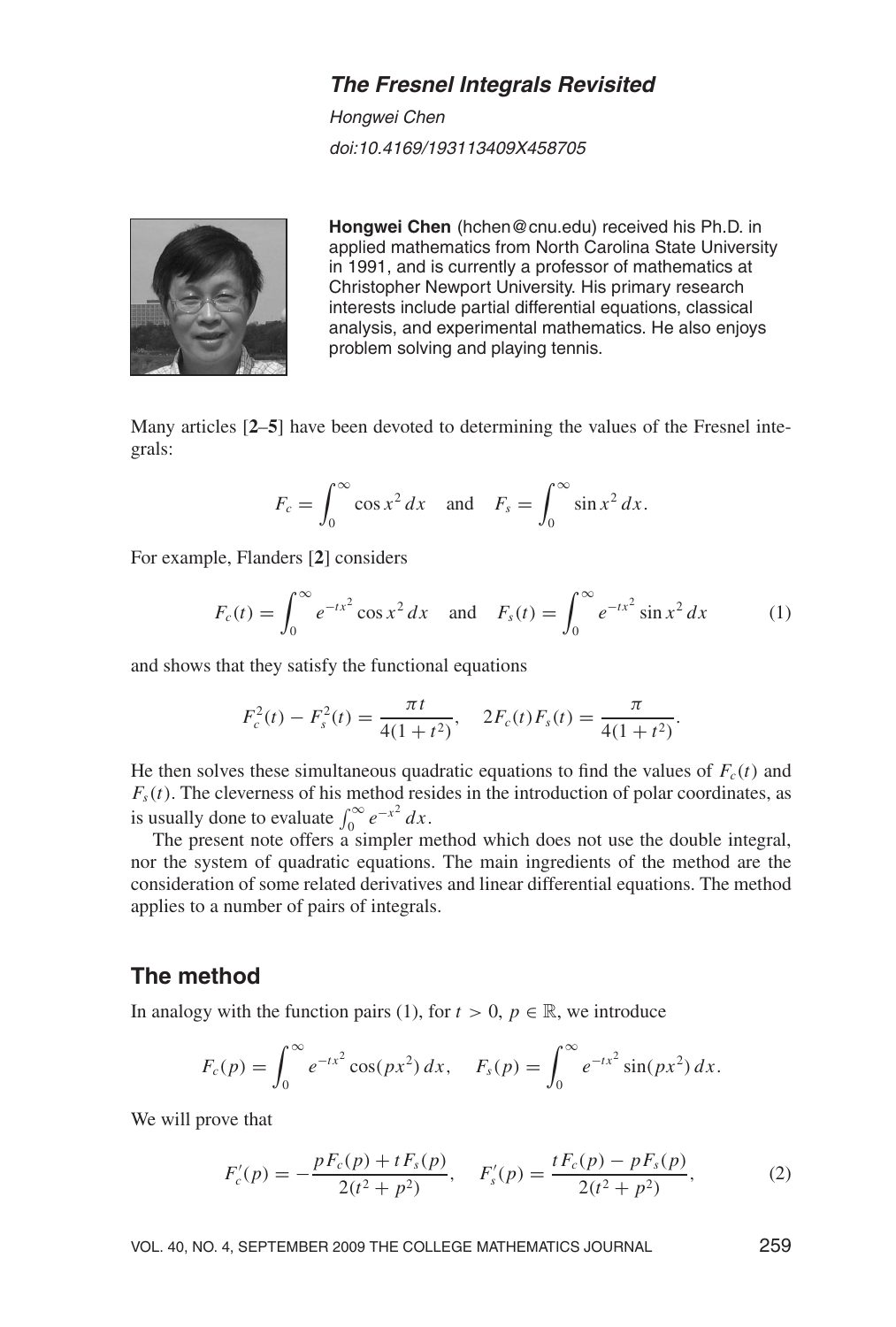and if  $Z(p) = F_c(p) + i F_s(p)$ , that

$$
Z(p) = \frac{\sqrt{\pi}}{2} \frac{\sqrt{t+pi}}{\sqrt{t^2+p^2}}.
$$
\n(3)

Since

$$
\sqrt{t+pi} = \sqrt{\frac{t + \sqrt{t^2 + p^2}}{2}} + \sqrt{\frac{-t + \sqrt{t^2 + p^2}}{2}} i,
$$

upon establishing (3), as an immediate consequence we find

$$
F_c(p) = \frac{1}{2} \sqrt{\frac{\pi}{2}} \sqrt{\frac{t + \sqrt{t^2 + p^2}}{t^2 + p^2}},
$$
  

$$
F_s(p) = \frac{1}{2} \sqrt{\frac{\pi}{2}} \sqrt{\frac{-t + \sqrt{t^2 + p^2}}{t^2 + p^2}}.
$$

The dominated convergence theorem [1] asserts that  $F_c(p)$  and  $F_s(p)$  both converge uniformly for all  $t > 0$ . Hence  $F_c$  and  $F_s$  are continuous functions of t. In particular, setting  $p = 1$  and letting  $t \to 0^+$ , we obtain the Fresnel integrals

$$
\int_0^\infty \cos x^2 dx = \int_0^\infty \sin x^2 dx = \frac{1}{2} \sqrt{\frac{\pi}{2}}
$$

as desired.

To prove (2), for any  $p \in \mathbb{R}$  and  $t \ge t_0 > 0$ , since

$$
|x^2 e^{-tx^2} \cos(px^2)| \le x^2 e^{-t_0 x^2}, \quad |x^2 e^{-tx^2} \sin(px^2)| \le x^2 e^{-t_0 x^2}
$$

and  $\int_0^\infty x^2 e^{-t_0 x^2} dx$  converges, the integrals

$$
\int_0^\infty x^2 e^{-tx^2} \cos(px^2) \, dx \quad \text{and} \quad \int_0^\infty x^2 e^{-tx^2} \sin(px^2) \, dx
$$

converge uniformly for any  $p$ . By using the Leibniz rule, differentiating under the integral sign gives

$$
F'_{c}(p) = -\int_0^\infty x^2 e^{-tx^2} \sin(px^2) dx, \quad F'_{s}(p) = \int_0^\infty x^2 e^{-tx^2} \cos(px^2) dx.
$$

Next, integrating by parts leads to

$$
F'_{c}(p) = \frac{1}{2t} \int_{0}^{\infty} x \sin(px^{2}) d(e^{-tx^{2}})
$$
  
=  $\frac{1}{2t} \left( - \int_{0}^{\infty} e^{-tx^{2}} \sin(px^{2}) dx - 2p \int_{0}^{\infty} x^{2} e^{-tx^{2}} \cos(px^{2}) dx \right)$   
=  $-\frac{1}{2t} F_{s}(p) - \frac{p}{t} F'_{s}(p).$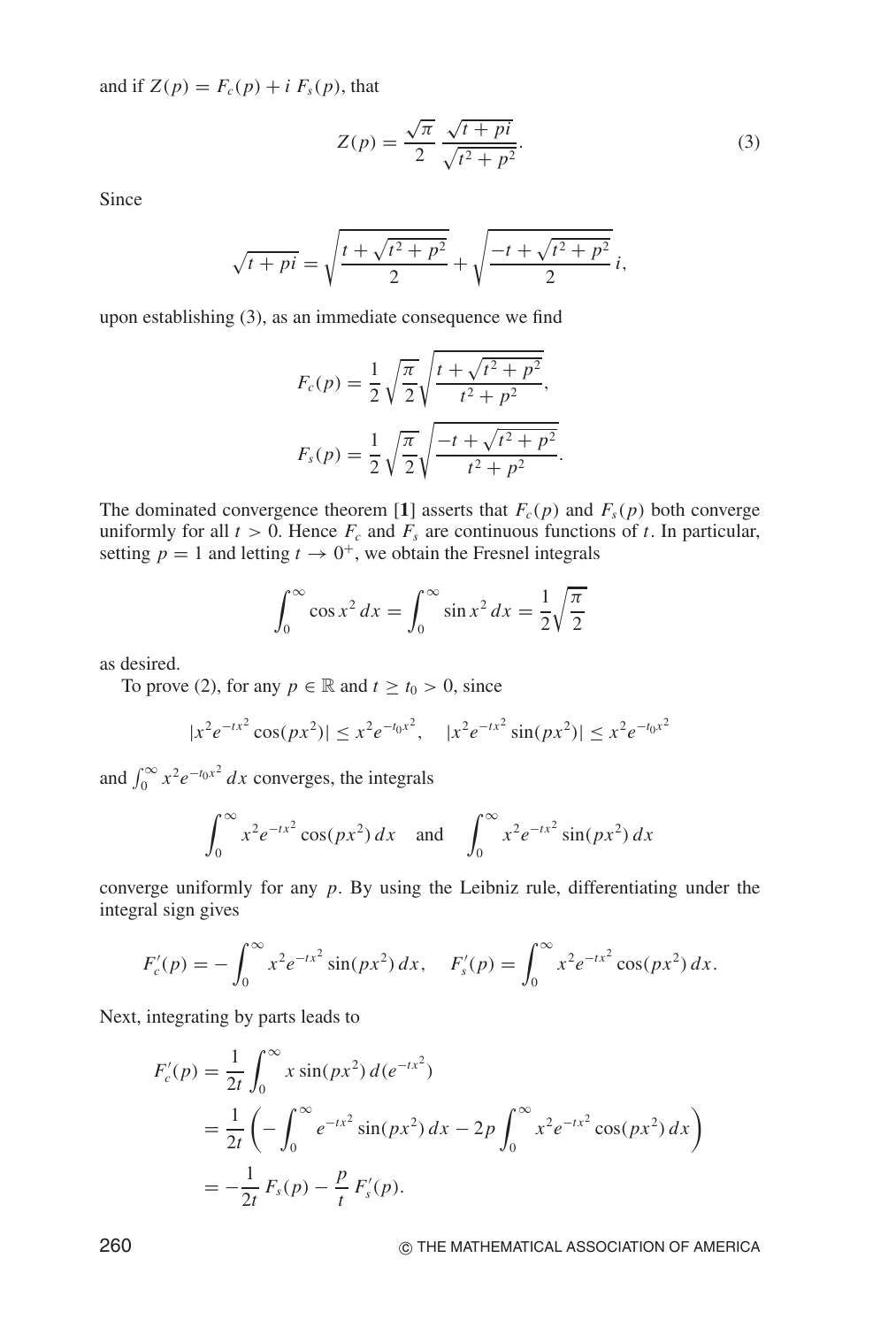Similarly,

$$
F'_{s}(p) = \frac{1}{2t} F_{c}(p) + \frac{p}{t} F'_{c}(p).
$$

Finally, solving for  $F_c(p)$  and  $F_s(p)$  yields (2) as expected.

We prove  $(3)$  by observing:

$$
\frac{d}{dp}Z(p) = \frac{-p + ti}{2(t^2 + p^2)}Z(p) = \frac{i}{2}\frac{Z(p)}{t - pi}.
$$
\n(4)

To solve this equation, instead of using separation of variables, which will involve the complex logarithm, direct calculation shows that (4) is equivalent to

$$
\frac{d}{dp}\left(Z(p)\cdot\sqrt{t-pi}\right)=0
$$

Thus.

$$
Z(p) \cdot \sqrt{t - pi} = \text{const.}
$$

Notice that

$$
Z(0) = F_c(0) = \int_0^\infty e^{-tx^2} dx = \frac{1}{2} \sqrt{\frac{\pi}{t}}.
$$

It follows that

$$
Z(p) = \frac{\sqrt{\pi}}{2} \frac{1}{\sqrt{t - pi}} = \frac{\sqrt{\pi}}{2} \frac{\sqrt{t + pi}}{\sqrt{t^2 + p^2}}
$$

as claimed.

## **Further applications**

It is interesting to see that this technique is also strong enough to capture the parametric integrals:

$$
G_c(p) = \int_0^\infty e^{-x^2} \cos\left(\frac{p^2}{x^2}\right) dx, \quad G_s(p) = \int_0^\infty e^{-x^2} \sin\left(\frac{p^2}{x^2}\right) dx.
$$

None of them can be evaluated by the double integral via polar coordinates. By pursuing the same line of reasoning as used above, we have

$$
G''_c(p) = 4G_s(p), \quad G''_s(p) = -4G_c(p).
$$

Furthermore, let  $W(p) = G_c(p) + G_s(p)i$ . Then  $W''(p) = -4i W(p)$ . This yields, subject to the boundedness of  $W(p)$  and  $W(0) = \sqrt{\pi}/2$ ,

$$
W(p) = \frac{\sqrt{\pi}}{2}e^{-\sqrt{2}p}\cos(\sqrt{2}p) + i\frac{\sqrt{\pi}}{2}e^{-\sqrt{2}p}\sin(\sqrt{2}p)
$$

Thus,

$$
G_c(p) = \frac{\sqrt{\pi}}{2} e^{-\sqrt{2}p} \cos(\sqrt{2}p), \quad G_s(p) = \frac{\sqrt{\pi}}{2} e^{-\sqrt{2}p} \sin(\sqrt{2}p).
$$

VOL. 40, NO. 4, SEPTEMBER 2009 THE COLLEGE MATHEMATICS JOURNAL